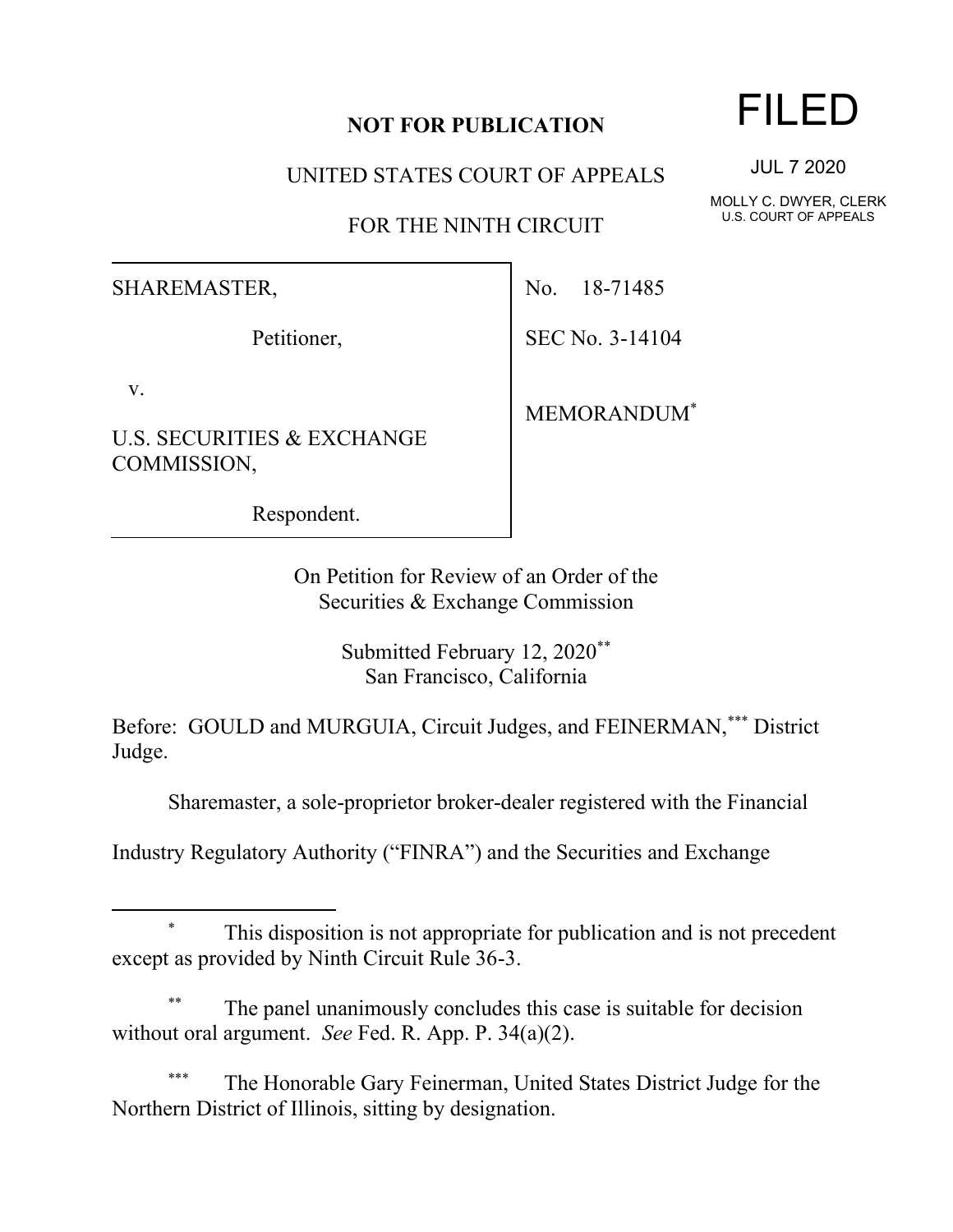Commission, seeks review of a Commission order finding that Sharemaster improperly failed to submit financial statements certified by an accountant registered with the Public Company Accounting Oversight Board ("PCAOB") for the calendar year 2009. *See In re Sharemaster* ("*Sharemaster Order II*"), Exchange Act Release No. 34-83138, 2018 WL 2017542, at \*6–8 (Apr. 30, 2018). We have jurisdiction under 15 U.S.C.  $\S 78y(a)(1)$ , and we dismiss the petition for lack of standing in part and deny the remainder on the merits.

Much of the pertinent background is set forth in *Sharemaster v. SEC*, 847 F.3d 1059 (9th Cir. 2017). At all relevant times, section 15A of the Securities and Exchange Act requires a broker-dealer registered with the Commission to "annually file . . . a balance sheet and income statement certified by a registered public accounting firm." 15 U.S.C. § 78q(e)(1)(A) (2010). Because federal law defines "registered public accounting firm" as a firm registered with the PCAOB, *see id.* §§ 78c(a)(59), 7201(12), those financial statements must be certified by a PCAOB-registered accountant. That requirement is subject to an exemption whose details do not matter for present purposes. *See* 42 Fed. Reg. 23,786, 23,788 (May 10, 1977), 1977 WL 218047.

After Sharemaster filed financial statements for the calendar year 2009 that were not certified by a PCAOB-registered accountant, FINRA imposed a \$1,000 late fee and suspended Sharemaster until it complied. Sharemaster challenged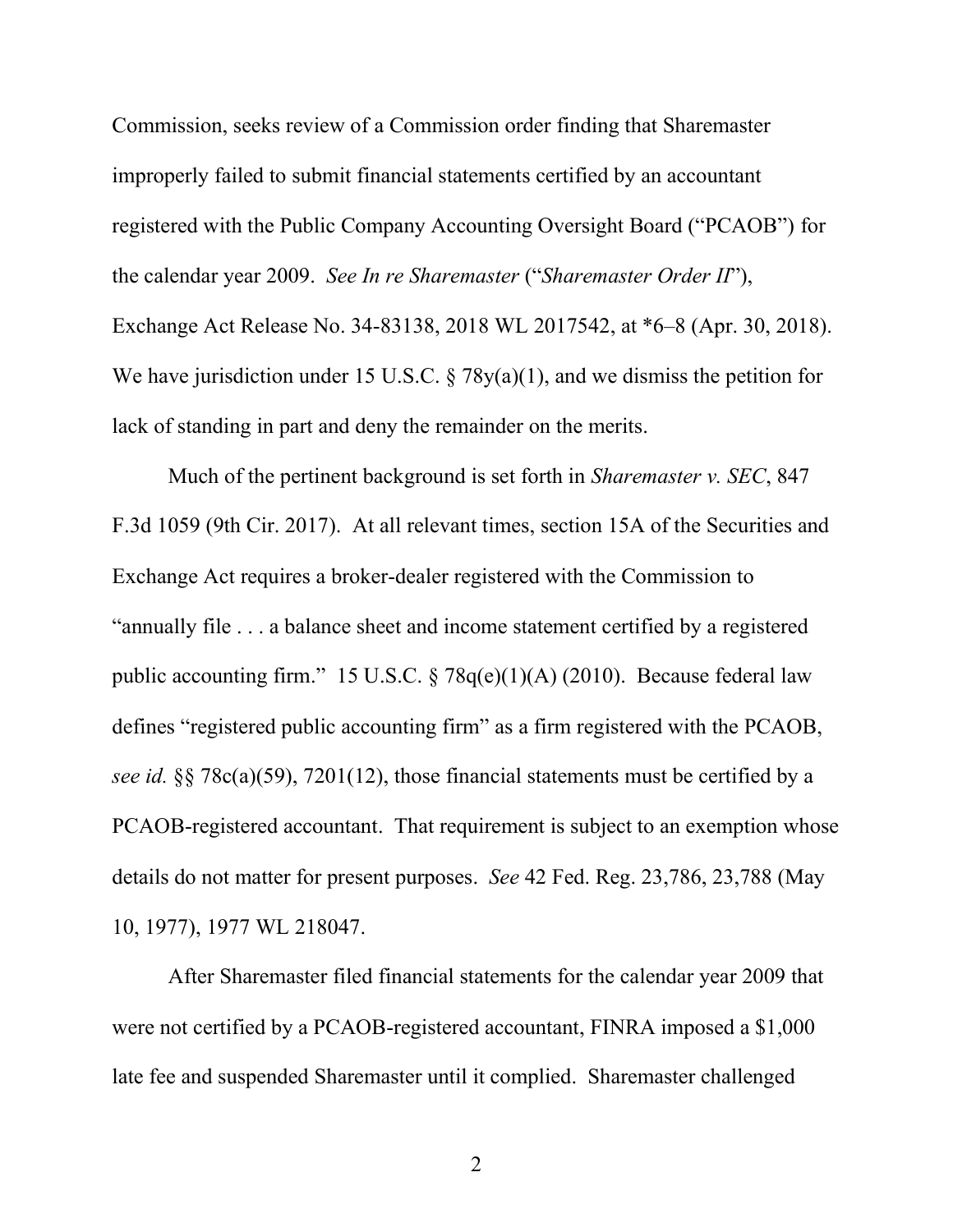FINRA's decision on the ground that it qualified for the exemption and therefore was not required to use a PCAOB-certified accountant. A FINRA panel ruled against Sharemaster, and Sharemaster applied for review from the Commission.

Three days after applying for review, Sharemaster submitted 2009 financial statements audited by a PCAOB-registered firm, prompting FINRA to lift the suspension, and in turn the Commission to dismiss Sharemaster's application for review. *See In re Sharemaster* ("*Sharemaster Order I*"), Exchange Act Release No. 34-65570, 2011 WL 4889100, at \*3–4 (Oct. 14, 2011). We remanded the matter to the Commission, holding that Sharemaster was entitled to challenge the \$1,000 late fee. *Sharemaster*, 847 F.3d at 1068–71. On remand, the Commission held that Sharemaster did not qualify for the exemption but ordered FINRA to remit the \$1,000 late fee. *Sharemaster Order II*, 2018 WL 2017542, at \*1. Sharemaster seeks review of that order, contending, among other things, that the Commission wrongly held that it did not qualify for the exemption.

The Commission argues that Sharemaster lacks Article III standing to seek review because the \$1,000 late fee has been refunded. "In order to invoke the jurisdiction of the federal courts, a plaintiff must establish 'the irreducible constitutional minimum of standing,' consisting of three elements: injury in fact, causation, and a likelihood that a favorable decision will redress the plaintiff's alleged injury." *Lopez v. Candaele*, 630 F.3d 775, 785 (9th Cir. 2010) (quoting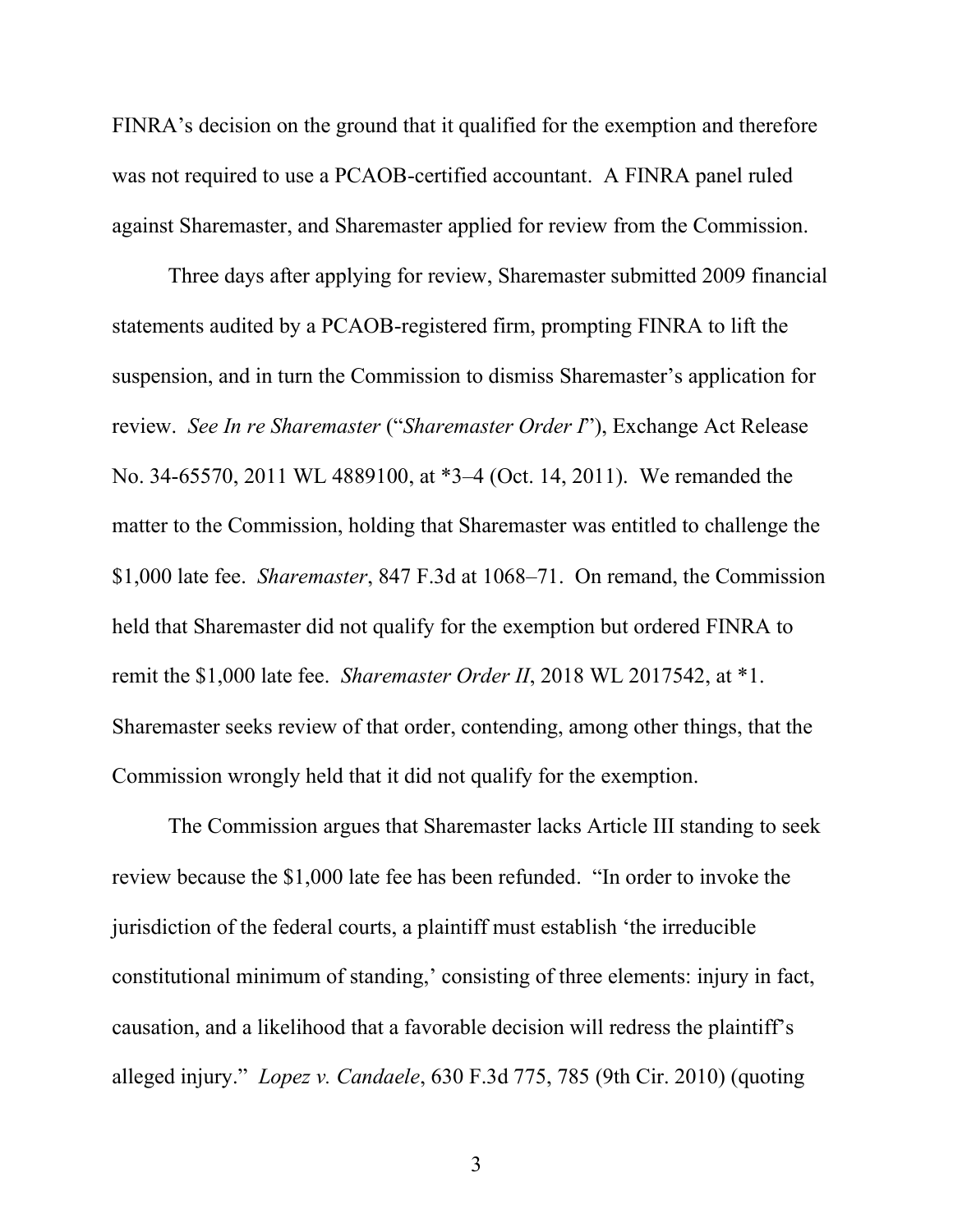*Lujan v. Defs. of Wildlife*, 504 U.S. 555, 560–61 (1992)).

Sharemaster identifies four grounds on which the relief it seeks accords it standing. The first three fail to persuade. The fourth provides a basis for standing, but Sharemaster's claim for that relief falters on the merits.

First, Sharemaster argues that, upon reversing the Commission's order, we could "[r]einstate Sharemaster's original 2009 annual report." Sharemaster does not explain, and the court cannot discern, how reinstating its original 2009 annual report would redress any concrete injury it suffered. *See Spokeo, Inc. v. Robins*, 136 S. Ct. 1540, 1549 (2016) (holding that "intangible injuries" can be "concrete," but that a "bare [statutory] violation, divorced from any concrete harm, [does not] satisfy the injury-in-fact requirement of Article III"); *Summers v. Earth Island Inst.*, 555 U.S. 488, 495 (2009) (holding that the plaintiff did not have standing because it "identified no other application of . . . invalidated regulations that threatens imminent and concrete harm").

Second, Sharemaster argues that, upon reversing the Commission's order, we could "[d]irect FINRA to remove" from its records "any derogatory statements" about Sharemaster." But removing from FINRA's records any derogatory statements about Sharemaster would not redress any concrete injury Sharemaster suffered. *See Owner-Operator Indep. Drivers Ass'n, Inc. v. U.S. Dep't of Transp.*, 879 F.3d 339, 344 (D.C. Cir. 2018) (holding that "inaccurate information [in] a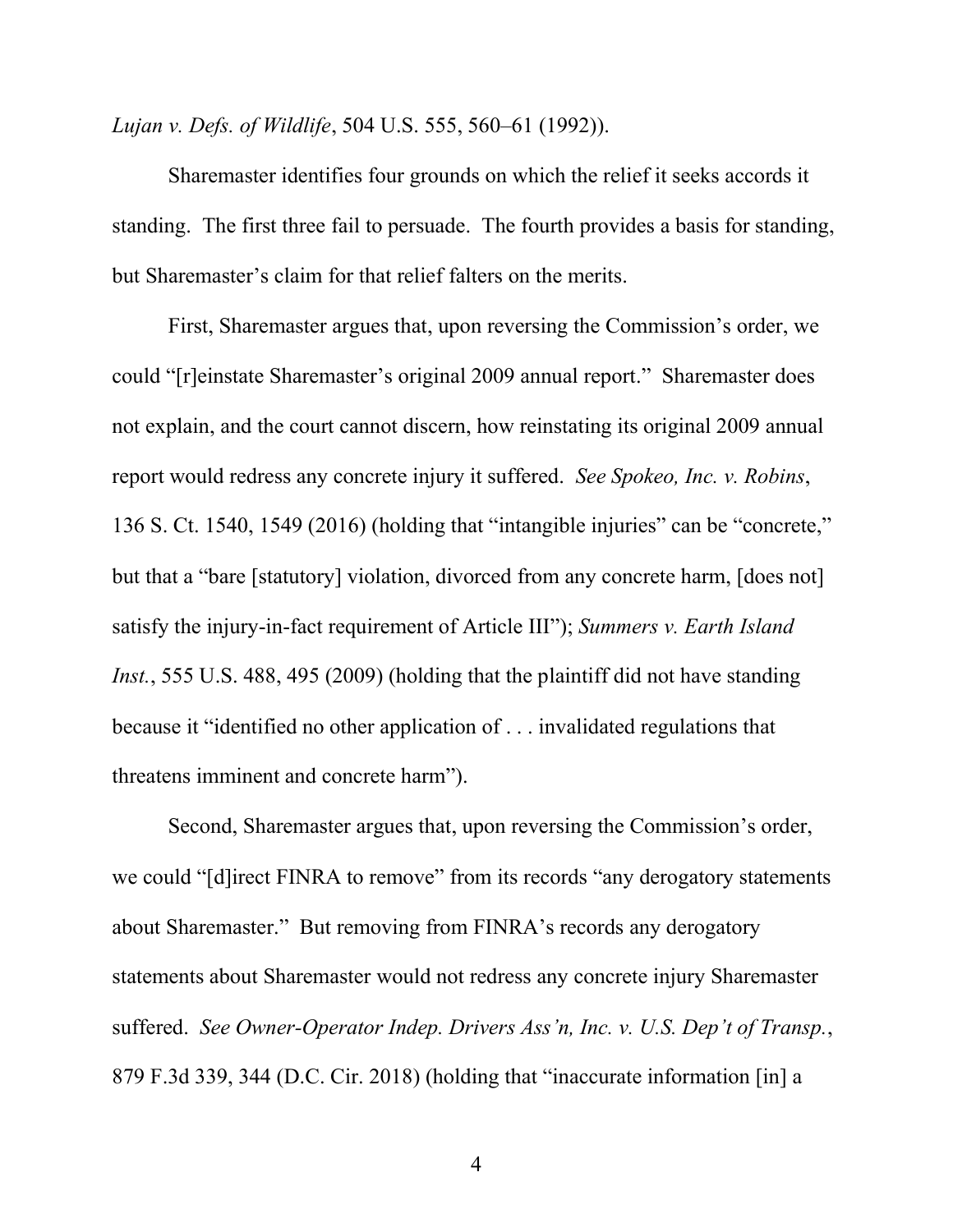government database" does not qualify as a concrete injury "in light of 'both history and the judgment of Congress'" (quoting *Spokeo*, 136 S. Ct. at 1549)).

Third, Sharemaster argues that it "will go out of business" unless we reverse the Commission's ruling that it did not qualify for the exemption. In so arguing, Sharemaster forgets that the 2009 version of the exemption—the version the Commission applied—has since been substantively amended and thus no longer applies. *See* 78 Fed. Reg. 51,910, 51,990 (Aug. 21, 2013) (effective June 1, 2014), 2013 WL 4431230, *amended by*, 84 Fed. Reg. 27,708, 27,713 (June 14, 2019) (effective Aug. 13, 2019), 2019 WL 2465416, *amended by*, 84 Fed. Reg. 68,550, 68,652 (Dec. 16, 2019) (effective Feb. 14, 2020), 2019 WL 6828542. Indeed, the Commission made clear in its order that it was not addressing "the effect of . . . amendment[s] on the applicability of the exemption." *Sharemaster Order II*, at \*8, n.52. Accordingly, reversing the Commission's application of the thricesuperseded 2009 version of the exemption would have no impact on Sharemaster's future conduct, let alone its viability.

Fourth, Sharemaster argues that, upon reversing the Commission's order, we could "[d]irect FINRA to reimburse Sharemaster's accumulated expense for filing annual audited reports prepared by PCAOB-registered accountants." Sharemaster has Article III standing to seek that remedy because: (1) financial harm is an injury in fact, *see Mazza v. Am. Honda Motor Co.*, 666 F.3d 581, 595 (9th Cir. 2012); (2)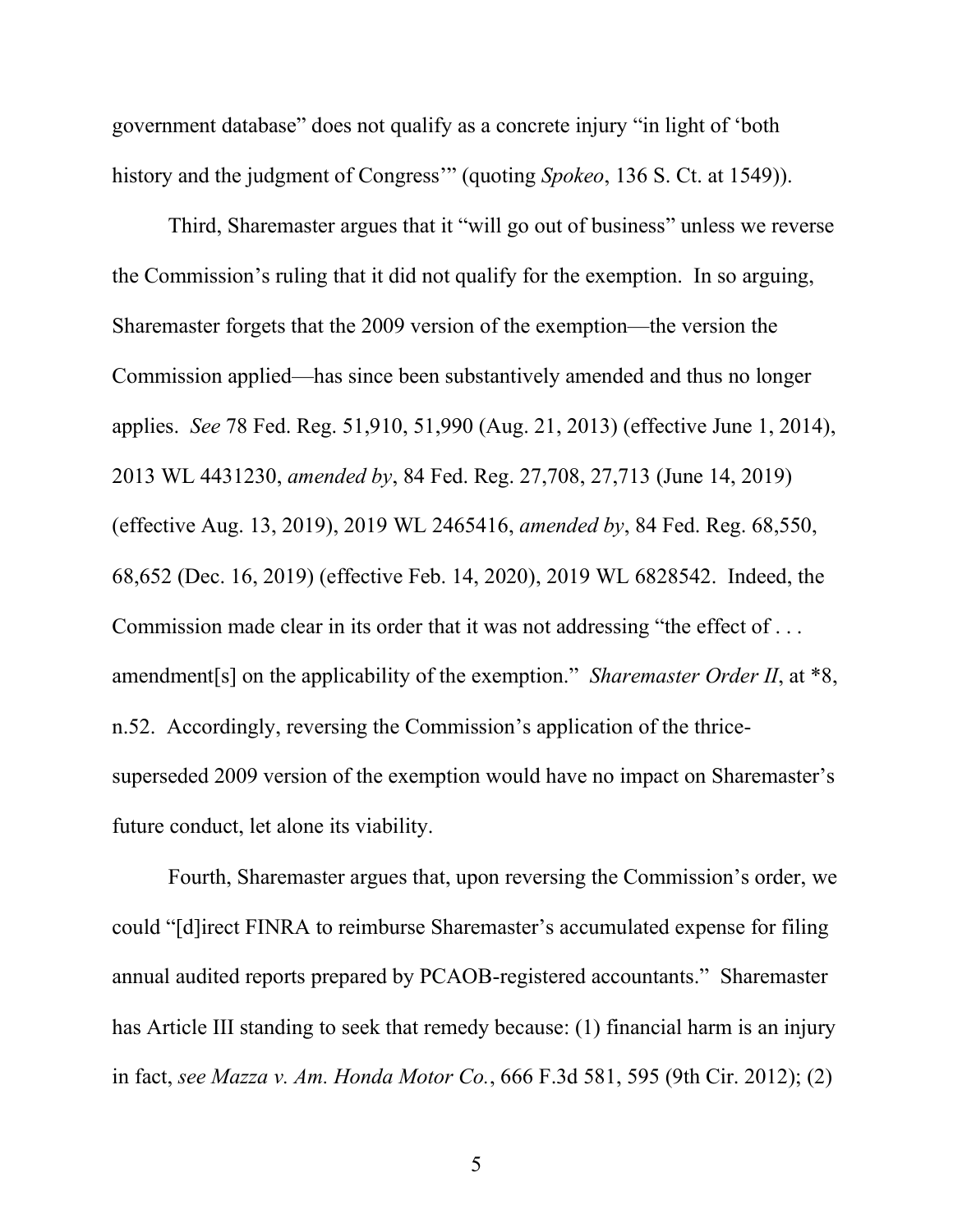the Commission's ruling that Sharemaster did not qualify for the 2009 version of the exemption caused Sharemaster to incur the additional expense of retaining a PCAOB-registered accountant; and (3) that financial injury could be redressed by a judicial ruling requiring the Commission to reimburse Sharemaster for that expense.

Although Sharemaster has Article III standing to seek that relief, it is unavailable on the merits. "Section 19(e) [of the Exchange Act] . . . governs the scope of the Commission's remedial authority." *Sharemaster*, 847 F.3d at 1063. Section 19(e) empowers the Commission to "set aside [a FINRA] sanction," 15 U.S.C. § 78s(e)(1)(B), or, under certain circumstances, to "cancel, reduce, or require the remission of . . . sanction[s]," *id*. § 78s(e)(2). Thus, while we could order the Commission to vacate any sanction imposed on Sharemaster, no such sanction remains, and we cannot order the Commission to award Sharemaster consequential damages arising from FINRA's and the Commission's finding that it did not qualify for the 2009 version of the exemption. *See Sharemaster*, 847 F.3d at 1068 ("[I]f . . . FINRA imposed a disciplinary sanction but then fully retracted the sanction by, for example, setting aside a suspension and returning any fine levied, it would make little sense for the Commission to proceed with review."); *cf. Z Channel L.P. v. HBO, Inc.*, 931 F.2d 1338, 1341 (9th Cir. 1991) (holding that the court could order "damages for loss of [foregone] revenue" because Civil Rule